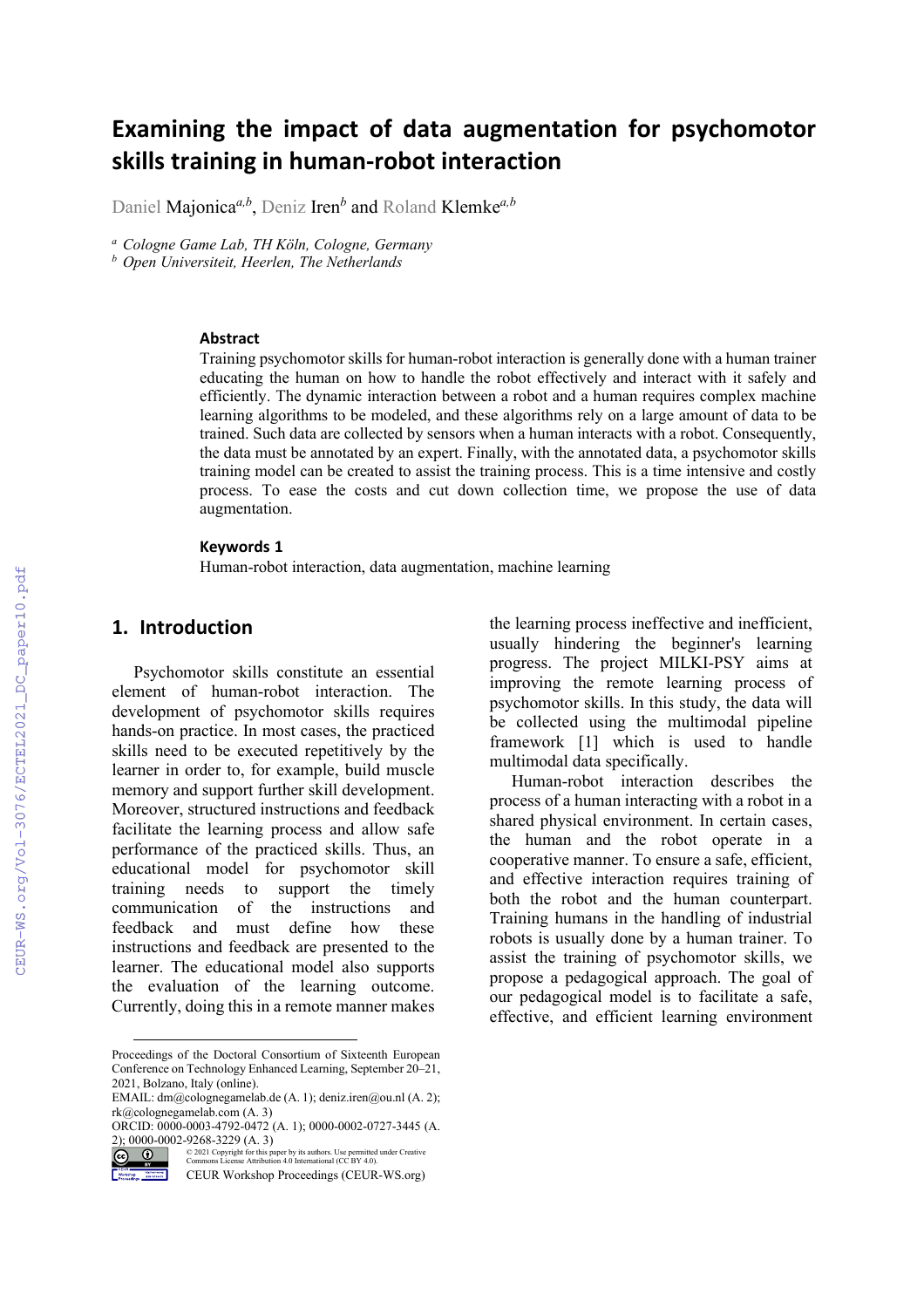for the learner. Particularly, in this study, we focus on a collaborative assembly task between a human operator and an industrial robot in which they cooperate as depicted later in figure 2.

In this paper, we first go over the related work in the field of human-robot interaction. Then, we present three research questions that we aim to address in this Ph.D. research. Next, we will discuss how we are going to achieve this in the methodology part. Finally, we conclude with the expected impact and a discussion at the end of this paper.

# **2. Related work**

Human-robot interaction is a field dedicated to understanding, designing, and evaluating robotic systems that interact with humans. Interaction, by definition, requires communication between the interacting parties, i.e., robots and humans. The communication between robots and humans may take completely different forms depending on the distance between them. Goodrich and Schultz [\[2\]](#page-4-0) categorizes human-robot communication into two; proximate communication in which the communicating parties share the same space (physical or virtual) and remote communication where those parties are apart. In this study, we focus on an assembly task where the human operator shares the physical space with the robot. In our remote learning scenarios, we rely on immersive technologies where there is no physical robot but the operator and the virtual robot still shares the same virtual environment. Thus, the method of communication between the parties is proximate.

Training in human-robot interaction gradually becomes more important for the next generation of robot systems. Particularly, in cases of remote training or additional training outside of the conventional teaching methods, a user-friendly interface should be used [\[3\]](#page-4-1) to improve the learning process. This user interface should be designed differently depending on the communication category.

Immersive user interfaces such as AR and VR model the behavior of the human and robot agents. The development of such behavioral models heavily uses machine learning techniques that rely on a large amount of data. Such data can be collected via environmental sensors and cameras that capture the activities

of human and the robot while they interact. When expensive machines like industrial robots are used, data collection becomes costly and effort-intensive. In such environments the number of robots available for data collection purposes is also a limitation. Having a limit of one or two robots is not uncommon in data collection. On the other side, for most data collection, the limiting factor might be a machine-operating human which naturally is limited in the amount of data they can collect in a full day. To address the issue of data collection we propose data augmentation which is a family of techniques that allows us to synthesize realistic data.

Formally, data augmentation can be defined as techniques aiming at the creation of synthetic data [\[4\]](#page-4-2) for the expansion of the size and/or the diversity of the dataset [\[5\].](#page-4-3) A sub-field of data augmentation is domain randomization [\[6\].](#page-4-4) Domain randomization can expose the machine learning model to many different variants of the same problem [\[7\]](#page-4-5)[\[8\]](#page-4-6) and therefore, train the model more robustly. Another sub-field of data augmentation is domain adaptation, which aims to mitigate the covariate shift problem given that training and evaluation sets derive from the same distribution. Studies exist in the literature that indicate using domain adaptation can positively impact the performance of the machine learning model, especially in the domain of human pose detection for activities [\[5\].](#page-4-3)

Using machine learning to categorize complex psychomotor activity data for educational purposes has been done before. For example, Spikol et al. [\[9\]](#page-5-0) used multimodal learning analytics to collect and provide different data about the interaction between the learner and the system. In cases where the number of potential activity categories is significantly limited, such as the CPR tutor from Di Mitri et al. [\[10\]](#page-5-1) and the table tennis tutor by Mat Sanusi et al. [\[11\],](#page-5-2) using data augmentation might only marginally increase the results and therefore might not be feasible due to the initial workload that those algorithms take. On the other hand, human-robot interaction is a complex task and therefore might greatly benefit from data augmentation.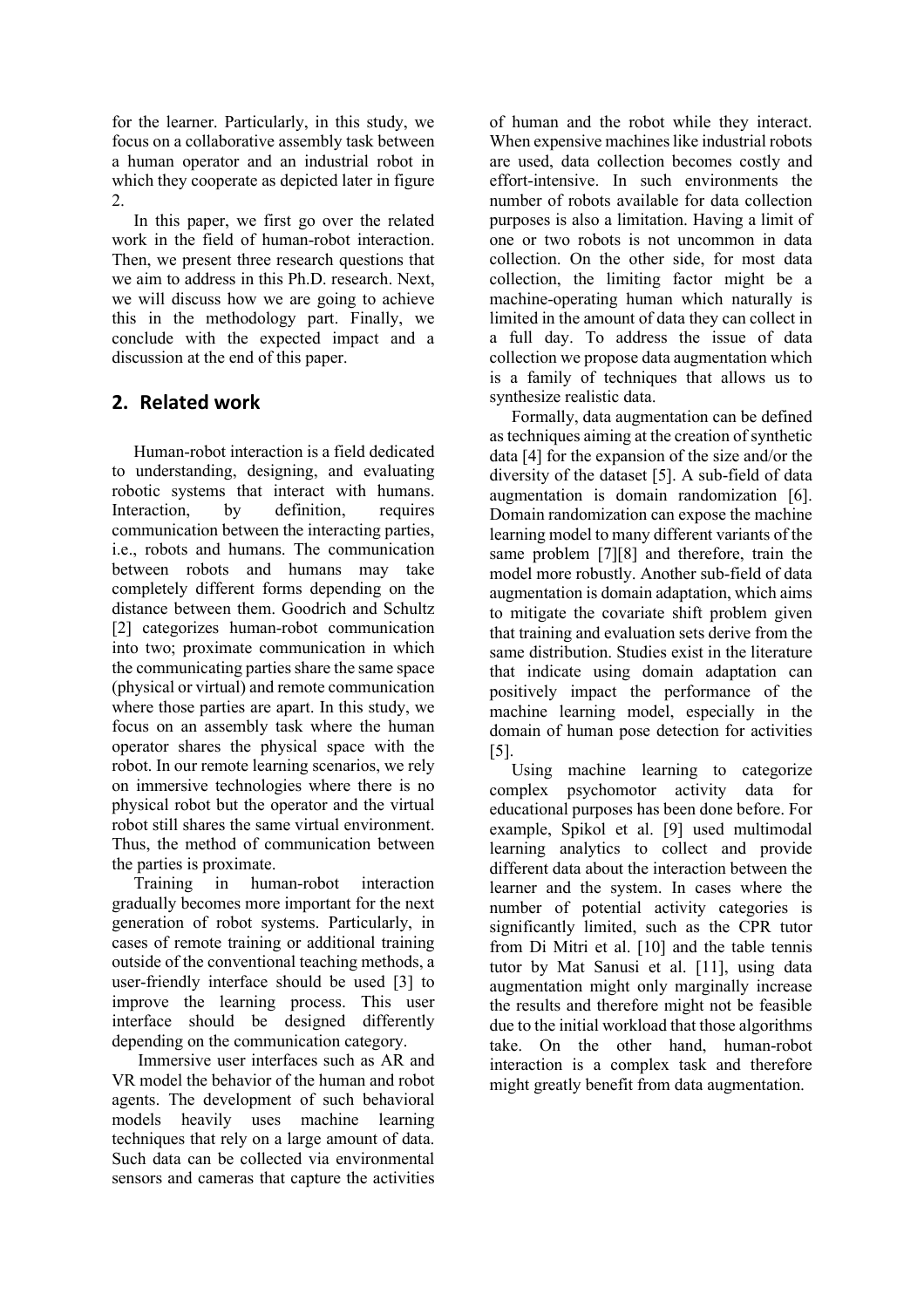#### **3. Research questions**

The following research questions are the focus of this Ph.D. research. First of all, it is important to know what the current status in teaching human-robot interaction is and how humans are trained to handle industrial robots. This requires an extensive review of the literature that focuses on teaching humans how to use and operate robots.

1. What are the common practices and mistakes in human-robot interaction when handling industrial robots?

In order to allocate common practices in teaching human-robot interaction, it is crucial to know *what kind of instructions are given by the trainer* and *what kind of feedback is received by the trainee*. Moreover, we also aim to *examine the effect of various training approaches (i.e., static, variable, and dynamic) on the trainees learning progress*. Secondly, this study addresses current technologies that can support the training of psychomotor skills and facilitate the teaching of human-robot interaction.

2. What technological support is achievable in educational human-robot interaction?

When looking at technologies, the focus of this research relies on *what existing technologies cover both robots and humans* and also *what kind of machine learning technologies are available*. In this study, we will utilize immersive technologies that vary in terms of level of intrusion. For example, the use of a head-mounted display to provide feedback to the learner in an augmented reality setting has a lower level of intrusion than a completely simulated learning environment. Thirdly, it is important for this research to focus on the identification and classification of common mistakes made during psychomotor skills training with robots.

3. How can data augmentation assist the successful replication of common mistakes and how can we measure this impact?

To address this research question, we will consult experts in training humans on how to interact with industrial robots and classify the common mistakes that can take place. Then we will explore *how we can augment data in a meaningful manner to replicate common mistakes*.

### **4. Methodology**

In this study, first we conduct a systematic literature review in the following fields of research: which are used in the domain of educational technologies.

*1 Educational human-robot interaction 2 Technologies in human-robot interaction 3 Semi-supervised learning models 4 Data augmentation – Domain randomization*

The first research field is educational human-robot interaction and it refers to the education of humans in handling industrial robots. This includes the common training practices as well as common mistakes the trainee makes during the interaction. In this study, we will use an industrial robot to assemble a box in cooperation with a human as seen in figure 2. First, the human learner will be trained on how to interact with the robot appropriately. Then, the learner will be instructed on the specifics of the assembly steps.

The second research field is the technologies used in human-robot interaction. This addresses data augmentation and domain randomization which are both active fields of development, and research papers about these topics in the domains of 3D pose detection [\[5\]](#page-4-3) and object detection [\[4\]](#page-4-2) are released frequently in recent years.

After the systematic literature review, the next step will be to design a theoretical framework. This framework includes the design for an immersive training environment specifically for psychomotor skills training. We will use the four-component instruction design (4C/ID) [\[12\]](#page-5-3) method to create our framework. In 4C/ID, the design is split up into four different components. The first component is the learning tasks which aim at integrating skills and show a high variability of practice. The second component is the supportive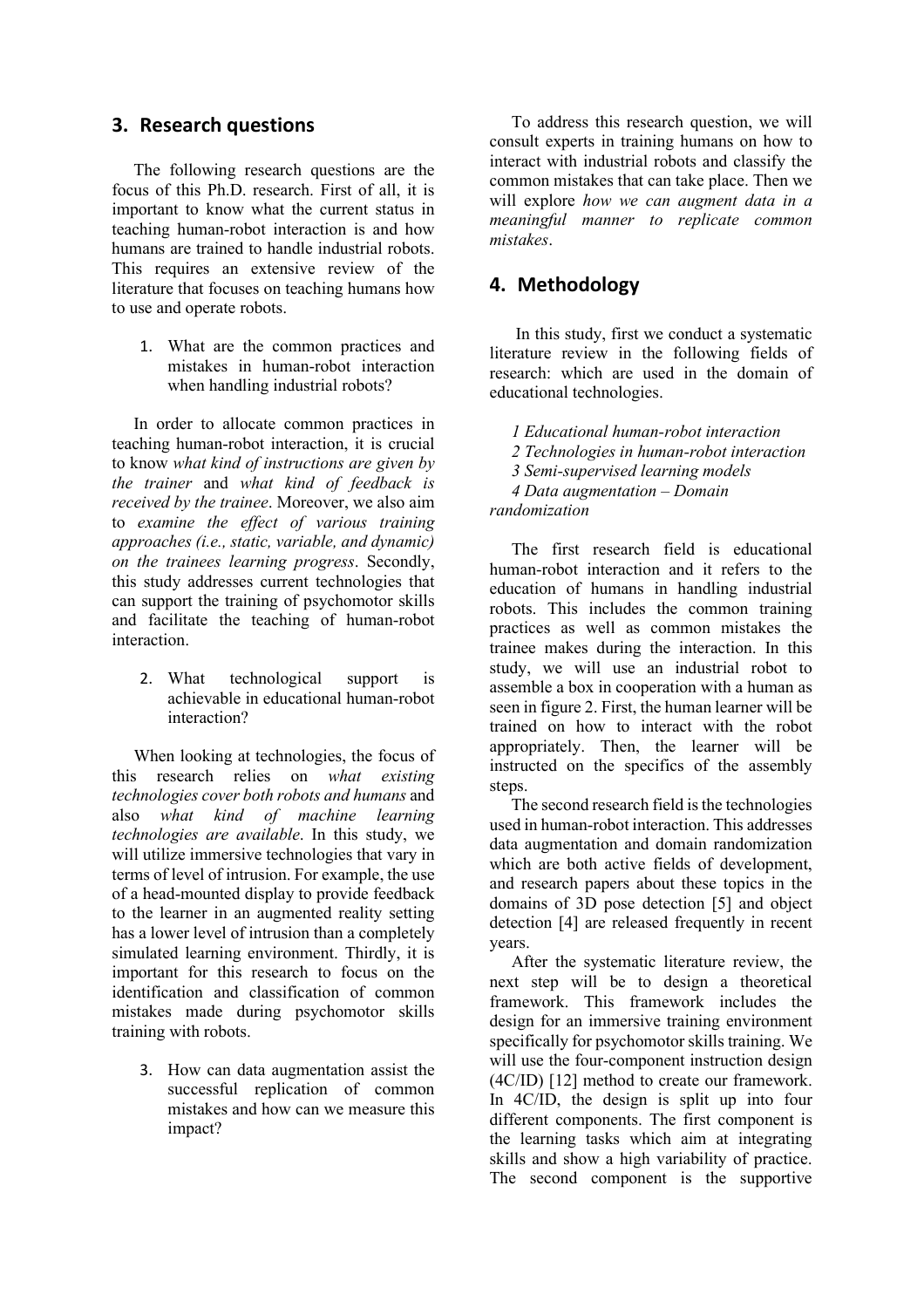

**Figure 1**: Design-based research (DBR) synthesis combined by DBR-models from Amiel & Reeves [\[15\]](#page-5-6) and De Villiers & Harpu[r \[14\].](#page-5-5) Showing the iterative research process in the domain of educational technologies

information which focuses on the performance of non-routine aspects of learning tasks. It is specified per task class and always available throughout the whole learning process. The third component is the part-task practice. This aims to provide additional practice for individual routines selected by either the trainer or trainee. The last component is procedural information. Procedural information specifies how to perform routine aspects of a task, for example by giving step-by-step instructions. This procedural information is presented just in time during training and is gradually less present with the increasing expertise of the trainee. In the case of designing a system for human-robot interaction, we will use 4C/ID to teach the human learner different aspects of handling industrial robots. 4C/ID provides a framework to handle non-repetitive tasks which include task non-specific repetitive elements. The psychomotor skills training in human-robot interaction has similar non-repetitive tasks which we are focusing on in this research.

The overall process of this research methodology is design-based research as illustrated in figure 1. The steps of design-based research include analysis, design, development, implementation, evaluation, and reflection. In contrast to predictive research, design-based research uses an iterative process. This means after evaluating the results, the entire process can be iterated based on the ADDIE (i.e., analysis, design, development, implementation, evaluation) model [\[13\].](#page-5-4) While a generic ADDIE model jumps from the evaluation step directly to the solution of the problem [\[14\],](#page-5-5) this approach includes a reflective phase whereby all previous steps are examined and refined for the next iteration. This reflection and refinement of problems, solutions, methods, and design principles systemically tries to

accommodate for innovative solutions for reallife problems [\[15\].](#page-5-6)

In this study, we use machine learning to extrapolate from collected data and model the dynamic human-robot interaction environment. The process of data collection can take many forms. Using the physical environment for data collection has positive and negative aspects. On the positive side, collected data naturally captures and expresses the task that the robot has to perform. On the negative side, the data collection task has certain limitations such as, the availability and the speed of the robot and human, the limited amount of human-robot data collection stations (in most cases one or two robots), and the expected tiredness of the human. In order to counter these problems of data collection, we will be exploring data augmentation.

We are planning to develop multiple prototypes over the course of this research. The first prototype will be designed specifically for the human-robot interaction where both sides have to cooperate in order to assemble a box together. This prototype will use a virtual robot. In the prototype, the human learner can interact with the virtual robot which is a simulated 3D model visible through a camera or headmounted display.

# **5. Expected Impact**

By using data augmentation and generating synthetic data for modeling human-robot interaction, we expect the machine learning model to perform equally or better than a machine learning model trained on physical data alone. We also expect the data collection process to be faster and reusable in future applications. Examining the impact of data augmentation for psychomotor skills training in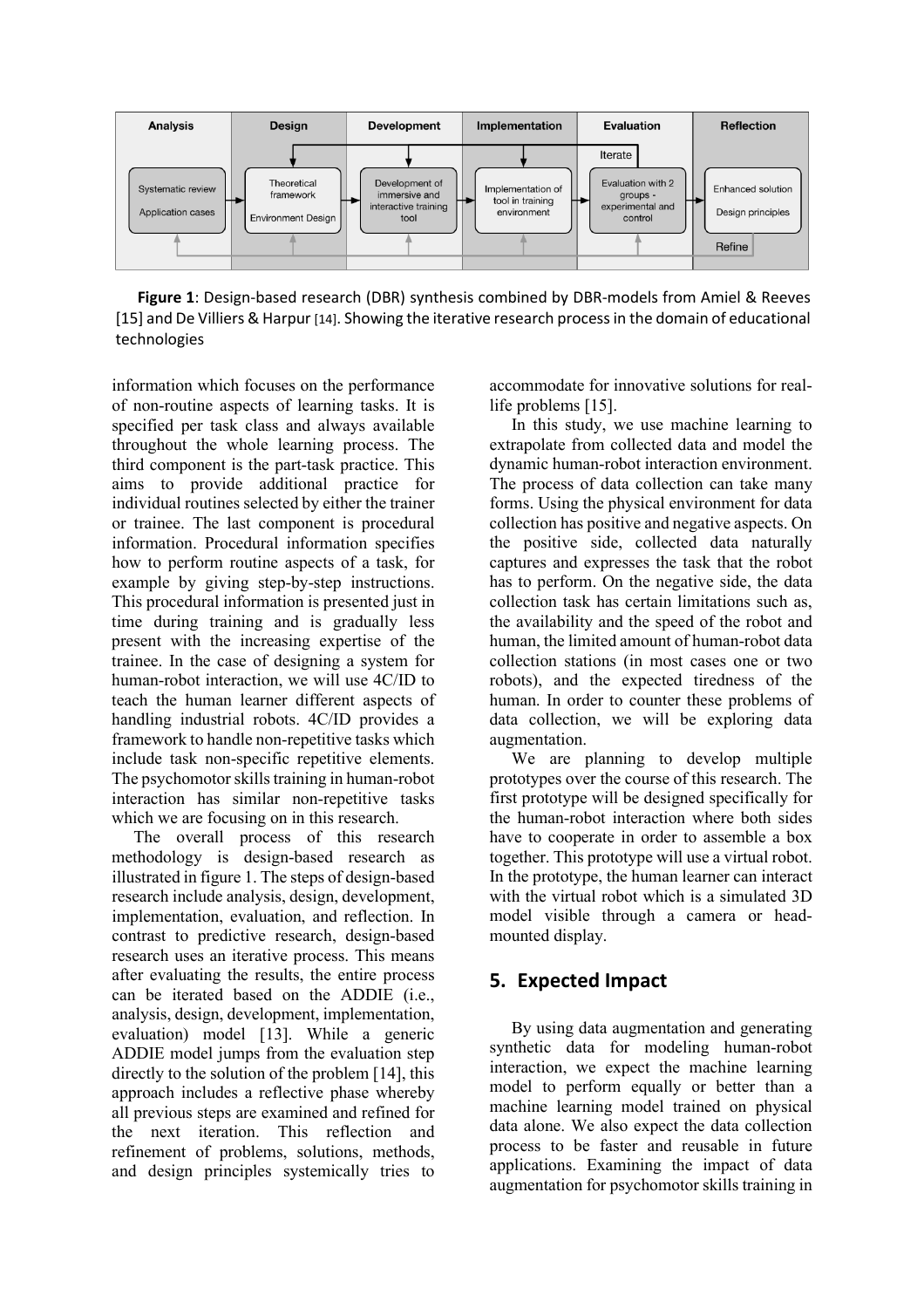human-robot interaction, we hope to find a reliable and safe approach for training humans how to handle industrial robots.



**Figure 2:** Recent human-robot interaction example with the industrial robot YuMi interacting with a human operator to assemble a box.

### **6. Conclusion**

The training of psychomotor skills is imperative for an effective, efficient, and safe human-robot interaction. In this paper, we propose an educational approach towards the psychomotor skills training of humans in handling industrial robots. Our educational approach includes timely instructions and feedback as well as supporting immersive technologies. The development of such technologies requires machine learning techniques that rely on a large amount of data. However, it is costly and effort intensive to collect data in such settings where the availability of the robots is limited. To address this challenge, we propose the use of data augmentation.

We are going to investigate the impact of data augmentation on the performance of the machine learning models that represent the interaction between the human and the robot in a physical environment. In this study, we are going to conduct an extensive literature review in the domains of education for human-robot interaction, technologies used in human-robot interaction, and data augmentation. Then, a theoretical framework will be designed and an immersive training prototype will be

developed. This prototype will be implemented and evaluated in the training environment.

# **7. Acknowledgements**

This project was funded by the BMBF, the German Federal Ministry of Education and Research, under the MILKI-PSY (ger. abb. for Multimodal immersive learning with artificial intelligence for psychomotor training; [https://www.milki-psy.de\)](https://www.milki-psy.de/) Name and the grant code: 16DHB4013.

# **8. References**

- [1] D. Di Mitri, J. Schneider, M. Specht, H. Drachsler, Multimodal pipeline: A generic approach for handling multimodal data for supporting learning, 2019.
- <span id="page-4-0"></span>[2] M. A. Goodrich, A. C. Schultz, Humanrobot interaction: a survey, Now Publishers Inc, 2008.
- <span id="page-4-1"></span>[3] M. Ishii, A robot teaching method using hyper card system, in: [1992] Proceedings IEEE International Workshop on Robot and Human Communication, 1992, pp. 410–412.
- <span id="page-4-2"></span>[4] S. Borkman, A. Crespi, S. Dhakad, S. Ganguly, J. Hogins, Y.-C. Jhang, M. Kamalzadeh, B. Li, S. Leal, P. Parisi, C. Romero, W. Smith, A. Thaman, S. Warren, N. Yadav, Unity perception: Generate synthetic data for computer vision, 2021.
- <span id="page-4-3"></span>[5] E. Spyrou, E. Mathe, G. Pikramenos, K. Kechagias, P. Mylonas, Data augmentation vs. Domain adaptation—a case study in human activity recognition, Technologies 8 (2020).
- <span id="page-4-4"></span>[6] L. Weng, Domain randomization for sim2real transfer, lilianweng.github.io/lillog (2019). URL: [http://lilianweng.github.io/lil](http://lilianweng.github.io/lil-log/2019/05/04/domain-randomization.html)[log/2019/05/04/domain](http://lilianweng.github.io/lil-log/2019/05/04/domain-randomization.html)[randomization.html.](http://lilianweng.github.io/lil-log/2019/05/04/domain-randomization.html)
- <span id="page-4-5"></span>[7] J. Tobin, R. Fong, A. Ray, J. Schneider, W. Zaremba, P. Abbeel, Domain randomization for transferring deep neural networks from simulation to the real world, 2017.
- <span id="page-4-6"></span>[8] OpenAI, I. Akkaya, M. Andrychowicz, M. Chociej, M. Litwin, B. McGrew, A.